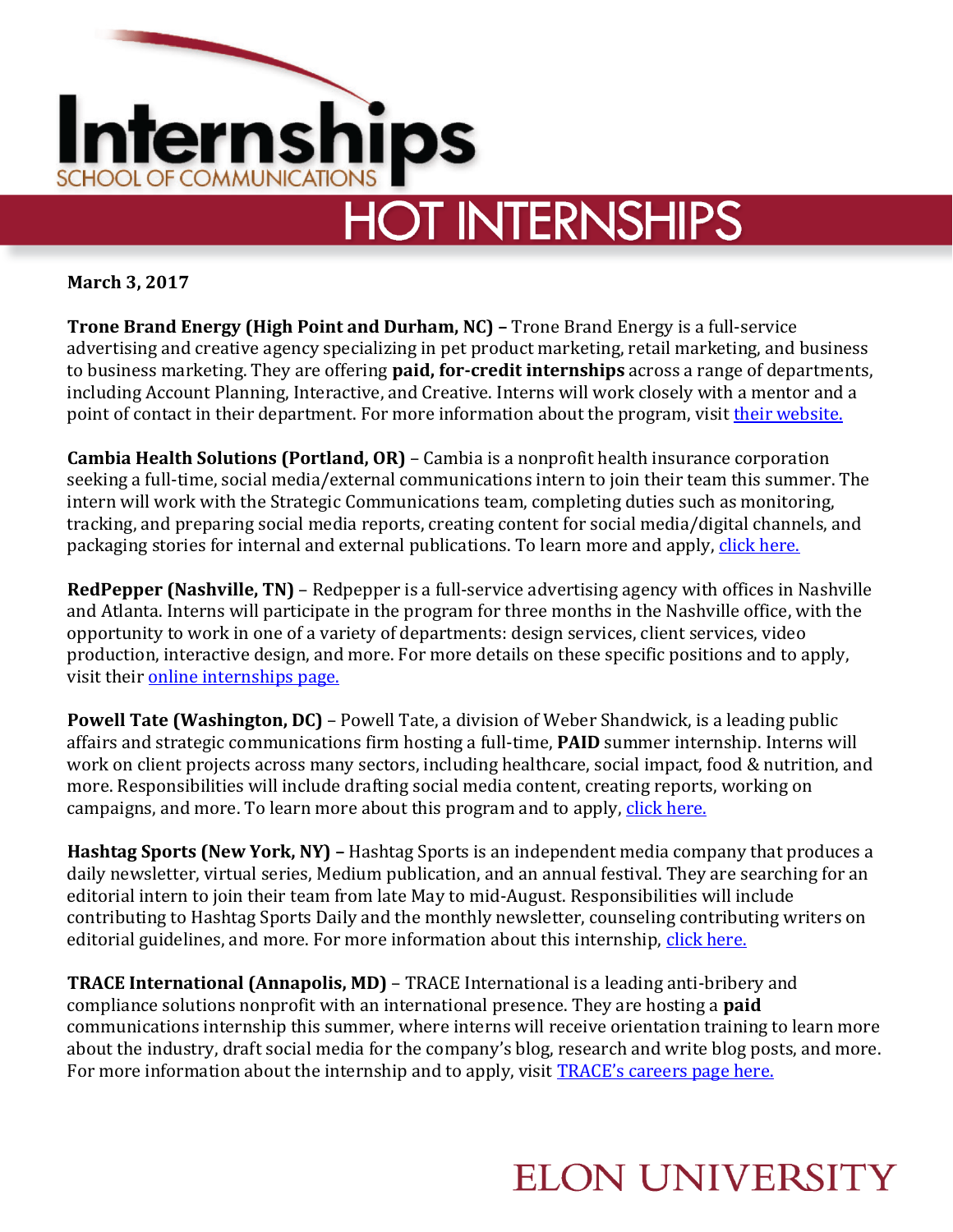

## **HOT INTERNSHIPS**

**Motion Picture Group (Culver City, CA)** – The Post Production team with Motion Picture Group, part of Sony Pictures, oversees and manages the post process for all Columbia/Tristar feature films. They are seeking to add an intern to their team, who will be responsible for attending weekly postproduction/production staff meetings, shadowing Post Executives, attending Final DCP, Voice-Over, and Color Timing sessions, and more. For more details about this internship and to apply, visit the [online internship listing.](https://spe.wd1.myworkdayjobs.com/en-US/Sonypictures/job/-Sony-Pictures---CA---Culver-City-Area--Studios/Post-Production-Intern---Motion-Picture-Group--Summer-2017_JR17-10188)

**Fullscreen Media (Playa Vista, CA)** – Fullscreen is a global youth media company of content creators and brands. They are hosting two summer internships in scripted development and unscripted development and programming. The interns will learn extensively about the nature of their respective departments, how to pitch, develop, and produce shows and segments, and complete research and tracking tasks. For more information about either of these positions, visit Fullscreen's [careers page.](https://jobs.lever.co/fullscreen)

**Omaze (Los Angeles, CA)** – Omaze is an online platform that raises money and awareness for various causes and nonprofits. They are seeking a video production & post production intern who will support the Video department by assisting production, on shoots, prepping footage, and editing videos. Interns must also be proficient in Adobe Premiere. To learn more about this position and the company itself, visit their [online internship page.](https://omaze.bamboohr.com/jobs/view.php?id=18&source=indeed&src=indeed&postedDate=2017-02-22)

**TWC News Carolina (various NC locations)** - TWC News Carolina, a service of Time Warner Cable, offers broadcast opportunities in Raleigh, Greensboro, Charlotte, and Wilmington. The responsibilities vary across departments, from shadowing reporters in the field and assisting in the production of news stories, to editing video, to publishing content on twcnews.com, and helping in the control rooms. For more information about this position, [click here;](https://jobs.spectrum.com/job/-/-/14710/4121348) and to explore other opportunities with Spectru[m, click here.](https://jobs.spectrum.com/)

**Tribune Media Company (Philadelphia, PA)** – Tribune Media is hosting a Morning News internship based in Philadelphia for students interested in gaining news department experience. The intern will work closely with the assignment desk, while also functioning as field producers, conducting interviews, shadowing reporters, and assisting assignment editors in the newsroom. For more information about this position and to apply, [click here.](https://careers3-tribune.icims.com/jobs/45434/morning-news-internship/job?mode=job&iis=Indeed&iisn=Indeed)

*The School of Communications strives to provide accurate information to students from legitimate employers. Because of the volume of internship postings received by our office, we cannot screen every listing. We do not endorse the products or recommend the services of any of the employers listing internships through our office. We are not responsible for the safety, wages, working conditions or other employment aspects of any internship listed here. Students are urged to use common sense, caution, and practice due diligence in researching employers before applying for any internship positions within a business or organization.*

FOR MORE INFORMATION: Nagatha Tonkins Assistant Professor/Director, Internships Elon University, 112 McEwen cominternships@elon.edu, (336) 278-6336

## **ELON UNIVERSITY**